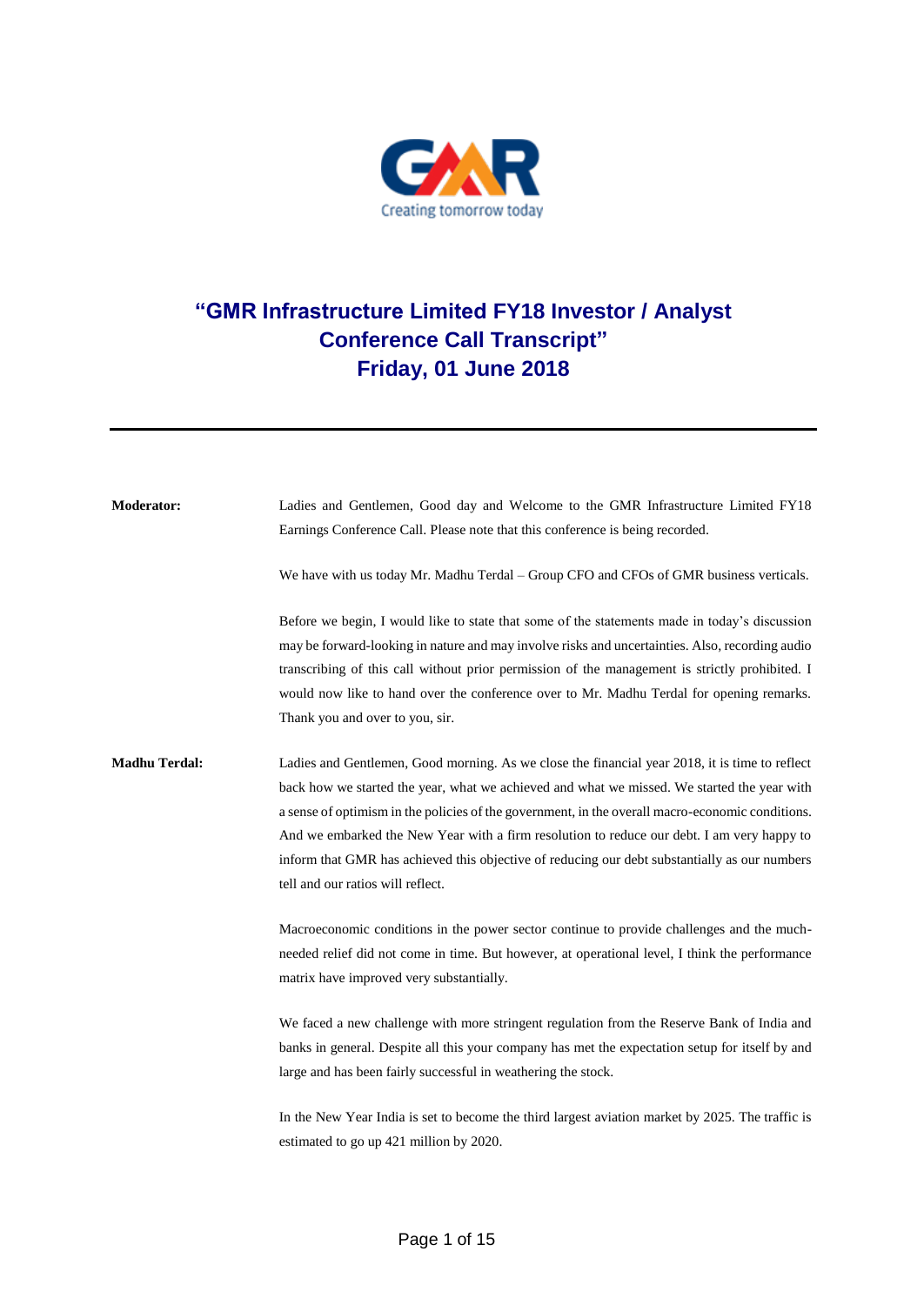

During the year our airport business witnessed significant improvements. Delhi International Airport's tariff order was implemented with effect from 7th July, 2017, and as a result of that while there was a dip in the aero revenues, the subsequent developments of TDSAT and recent consultation paper issued by AERA regarding Base Airport Charges has brought positive changes in the outlook of the airport sector for Delhi Airport.

TDSAT, the appellate tribunal has passed the order advising AERA to provide a return on the refundable security deposit, a much sought and discussed issue where Delhi Airport was getting zero returns all these days. Now there is a very clear indication and direction from the tribunal to award the appropriate returns on the security deposits. I think this is likely to introduce a significant change in our overall tariff collections.

It has been now further strengthened with the consultation paper issued by AERA recently where the Base Airport Charges have been proposed and this is likely to give much needed visibility of the sustainable revenue and the cash flows in Delhi Airport order.

When I look at the financial performance of our airport business, to begin with Hyderabad Airport, the traffic grew at a phenomenal CAGR of 20% during 2014 and 2018. During the last year the airport traffic grew up by 20% from 15.24 million to 18.3 million, and in the last quarter i.e. quarter four, it witnessed a 25% growth in the traffic. Revenue of Hyderabad airport registered a growth of 13% from Rs. 1,105 crores to Rs. 1,252 crores. The non-aero revenue grew up by 12% and the aero revenues grew up by 14%. And EBITDA showed a very healthy 74% margin at Rs. 883 crores. And the profit for the year as well increased a significant 39% from Rs. 434 crores to Rs. 603 crores.

Significant developments have started occurring in the real-estate scene in GMR Hyderabad Airport. GMR Hyderabad Airport City has signed an MoU with ESR of Singapore to develop a first ever logistics park over an area of 120 acres of land. Through the 100% subsidiary of GMR Hyderabad Aviation SEZ Limited, we have also signed an agreement with Safran Electrical Power (SEP) of France, which is manufacturer of aeronautical electrical system to lease out 3.2 acres of land. I want to emphasize here, this is only the beginning and more MoUs are on the anvil.

As far as Delhi Airport is concerned, the traffic grew by 14% from 57.7 million passengers to 65.7 million passengers. You will notice here that our overall capacity is 66 million, so the sweating of Delhi Airport has started, the profitability parameters will now start unfolding in the coming days and months. And in the last quarter again the traffic grew by 15%.

While as I mentioned the aero revenue declined on account of the tariff order, but the non-aero revenue of Delhi Airport showed significant growth and increased 18% from a level of Rs. 1,528 crores to Rs. 1,799 crores.

The real-estate scene in Delhi Airport is also likely to witness more significant changes in the coming year. We have already awarded the developmental rights of 23 acres to Bharti Realty.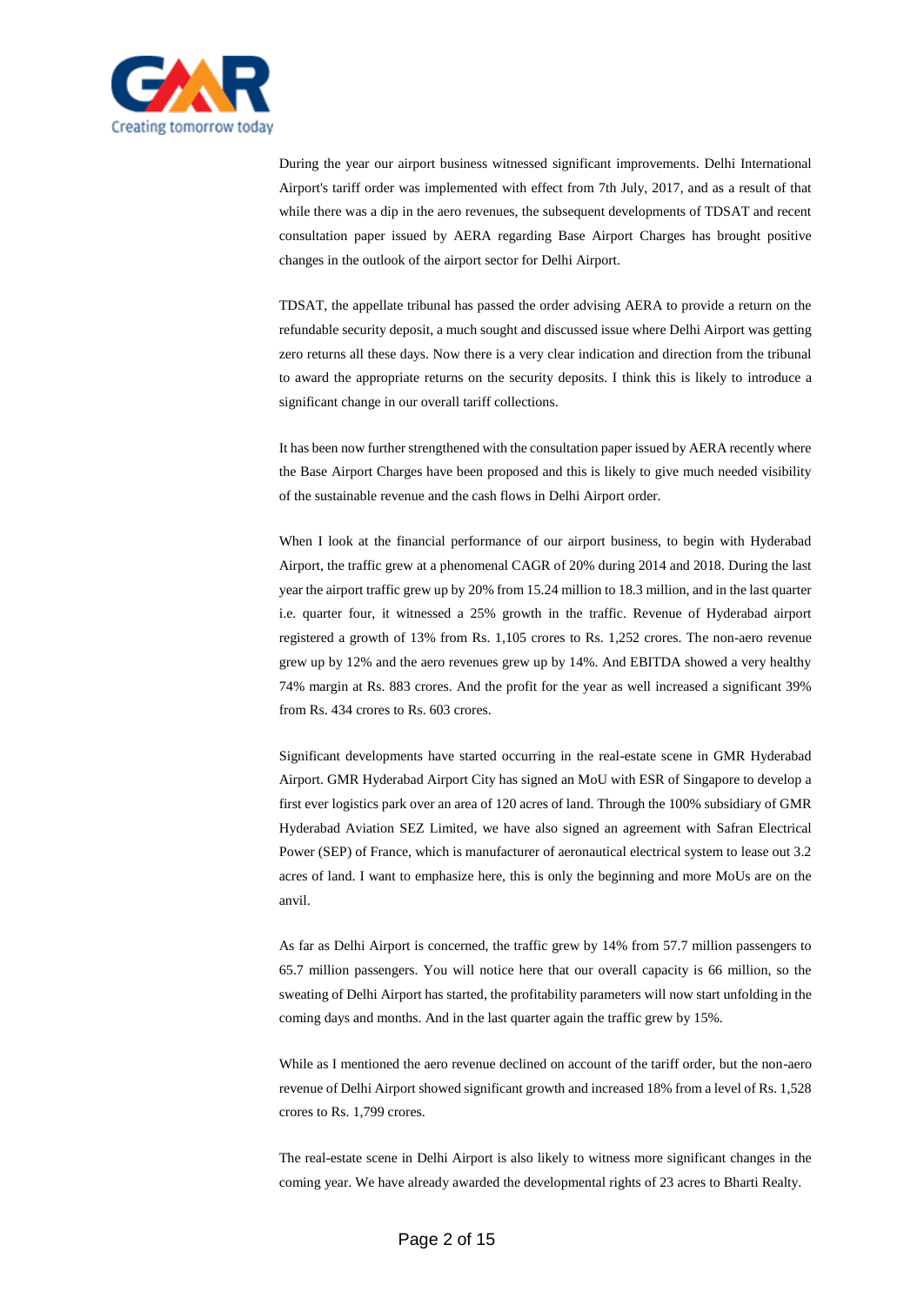

A point of attention to note here, in the recent real-estate deal in Gurugram just outside of our airport land, a per acre has been sold at Rs. 130 crores and the overall land purchase was 11.7 acres. You can see that with the kind of all regulations cleared airport available land in our airport, you can see this should be a sort of a leading indicator for the potential to be unlocked in our airport segment.

The third airport Cebu is making continuous strides towards growth, its traffic grew by 12% and EBITDA has shown a growth of 26% to Rs. 232 crores and it registered a PAT of Rs. 158 crores for the year, that shows a rise of 24%.

Well, of course airport sector is going to be the bedrock of our growth and profitability, energy sector also showed significant positive performance improvement in the performance indicator. It still continues under stress, but at the ground level in Kamalanga, the long-term fuel tie up of Kamalanga increased to ~85% its capacity. As a result of that, as against last 54% average PLF, this last quarter we have achieved 65% of PLF. And in the last two months Kamalanga is running at around 85% of PLF. Kamalanga also received favorable CERC orders for change in law and coal pass through which facilitated recognition of additional revenue of Rs. 354 crores, including arrears of Rs. 115 crores.

Last year towards our effort of deleveraging, we prepaid Rs. 604 crores to the project lenders and also the lead lender has effected a 0.7% reduction in the interest rate which resulted in almost about Rs. 109 crores of reduction of interest cost in one year alone. And this trend is likely to be more intensified in the coming year. Kamalanga's losses as compared to the last year of Rs. 298 crores, they have come down to only Rs. 78 crores and we hope this year this will be getting wiped off.

Warora plant registered a PLF of 71% and in the last two months it is also working at PLF of 85%. Warora also received favorable CERC orders for change in law and coal pass through, and this has resulted in additional revenue of Rs. 279 crores with arrears of Rs. 65 crores. Warora also witnessed a rate of interest reduction of 0.6%, this has resulted in the interest cost reduction to the extent of Rs. 74 crores for the whole year. And overall Warora registered 35% increase in profit after tax for the year to Rs. 193 crores as against Rs. 143 crores previous year.

As you are aware, we do have two stressed assets under our portfolio, i.e. GMR Chhattisgarh as well as GMR Rajahmundry. I am very happy to inform that the final process of bid is on the anvil in the GMR Chhattisgarh plant. A few bids are expected, and the final document is being released with the deadline of June 11th. With this we hope that the GMR Chhattisgarh plant will reach a final conclusion without any additional stress for GMR.

As far as Rajahmundry plant is concerned, GMR had successfully presented a resolution plan to the lenders. And during the last week's consortium held, the lenders have in-principally accepted our proposal. Of course, this proposal is subjected to the approval of their sanctioning authorities as well as the credit rating agency approval by two credit rating agency to meet the standards of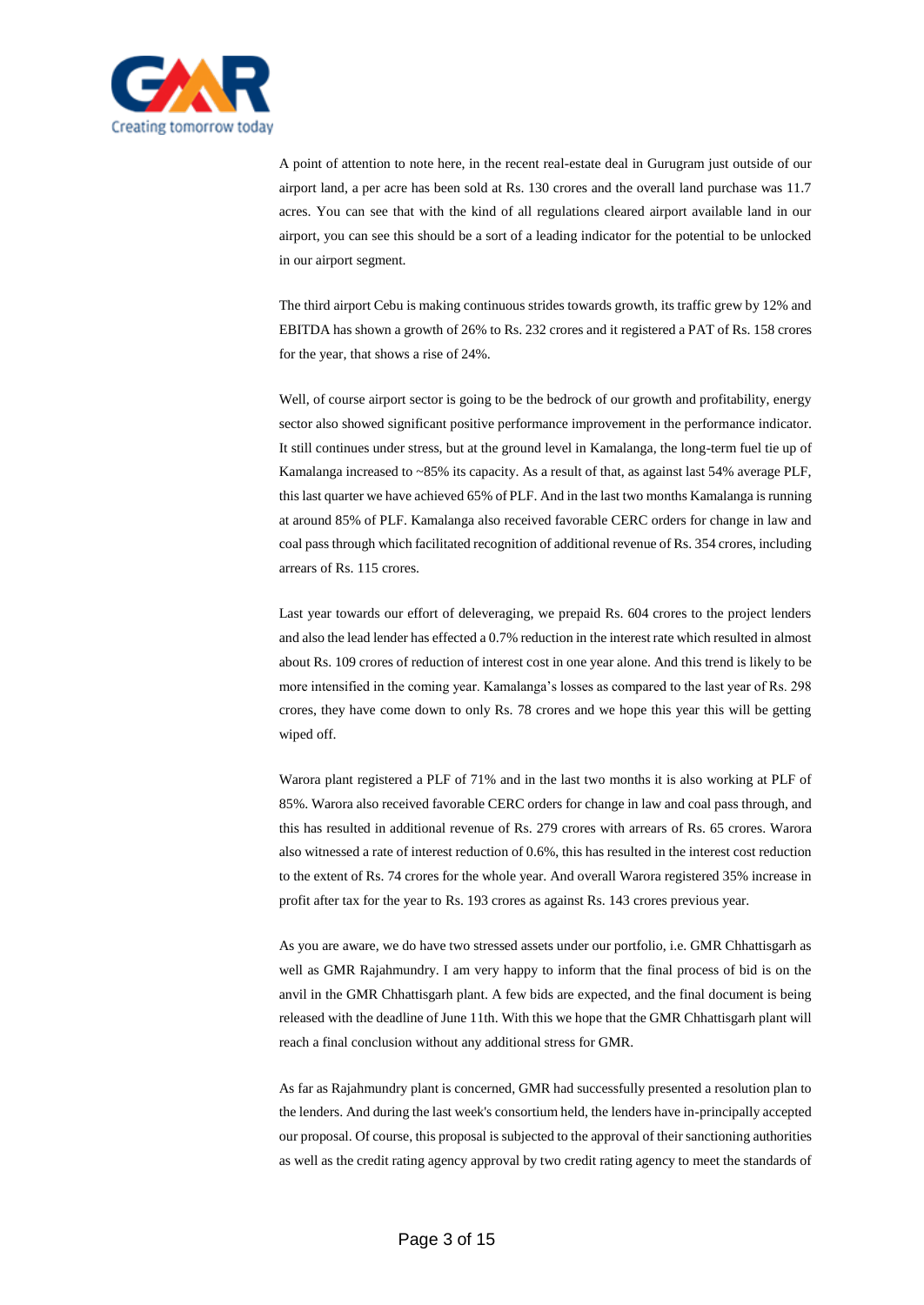

RP4, but GMR is quite confident of achieving these objectives very soon. With this before the deadline of August 31st, we hope that the entire GMR Rajahmundry issue will be put behind us.

Our Indonesian coal mines which used to show a certain amount of stress last year have become a real bedrock of our profitability. With profits growing by three times as against the profit of Rs. 237 crores last year, this year we ended up the year with Rs. 793 crores. And EBITDA doubled from Rs. 553 crores to Rs. 1,210 crores. With a significant rise in the commodity prices as well as the turnover increase our turnover increased by a whopping 92% from Rs. 2,606 crores to Rs. 5,017 crores. This trend during the last two quarters is continuing to show progress. We are expecting to end this year with much more significant increase, not only in the turnover but in the overall profitability ratios.

So, overall, on a consolidated basis our net profit for the quarter was Rs. 5 crores as against the loss of Rs. 574 crores. From overall yearly perspective we have not been lucky enough to get much better revenues as far as EBITDA and profitability. This was largely due to the reduction in the DIAL revenues and EBITDA. But you can see the last quarter performance should be an indicator for the performance during the coming quarters.

Going forward as we enter, already we have covered the first quarter of the new year, it is better we look at and lay down what investors and analysts can look forward in the coming year as it enfolds and GMR continues to consolidate its growth of businesses.

At a group level we will continue our efforts towards deleveraging. And I am confident that you can witness more reduction of debt in absolute terms as well as in ratios. And this will happen as a combination of divestment, value unlocking as well as increasing operational efficiencies of our energy projects.

As far as airport sector is concerned, all the outstanding issues with our private equity investors are likely to get resolved and GMR's effort towards value unlocking in the airport businesses will enter a conclusive phase. The beginning of the second CAPEX cycle in both Delhi and Hyderabad airports will be in full proportion and the construction in Goa will also achieve a significant progress. The blue print for the full blown real-estate monetization and value unlocking in both Delhi and Hyderabad airport will be unveiled and most of the regulatory issues would be completely resolved.

As far as the energy sector is concerned, most of the regulatory receivables amount to Rs. 1,100 crores are expected to be received. And this is likely to make both our operating projects to enter into a net profit zone and GMR is also likely to initiate significant corporate actions in unlocking the value.

As far as the urban infra segment is concerned, the Kakinada Special Economic Zone, the company has a healthy pipeline of potential clients with which discussions are ongoing. And I can tell you there will be a significant development in monetization of close to around 3,300 acres during the coming years.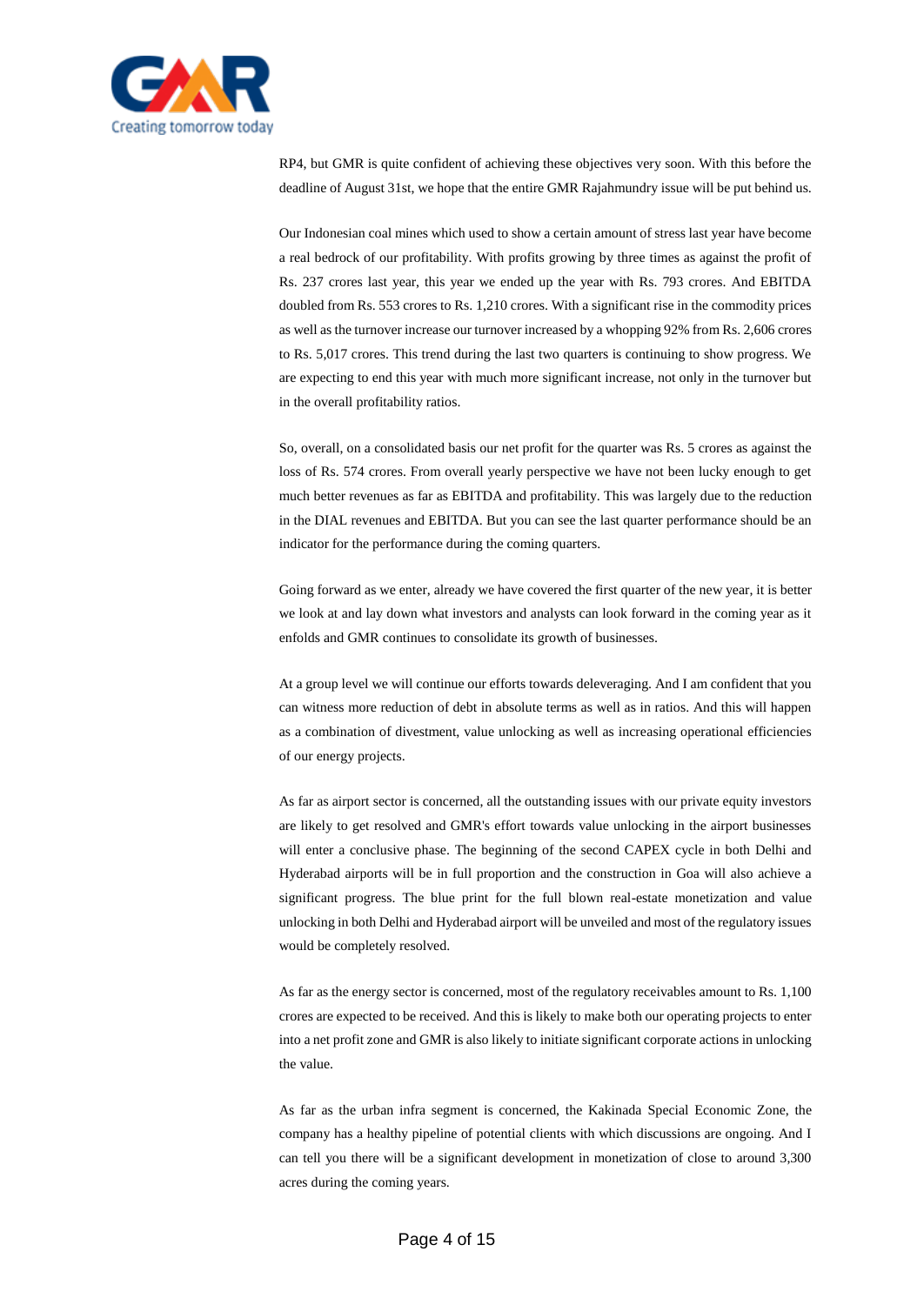

This is as far as the operational performance and the financial performance what we can witness in the coming years. Organizationally also last year a significant readjustment of portfolios happened at the Promoters' level as a part of our regular change of the portfolios. Mr. GBS Raju from Energy sector has moved on to take over as the Chairman of the Airports; and Mr. Srinivas Bommidala has moved from the Airport sector to head the Energy business.

With a view to signify the focus on real-estate development, the real-estate has been brought under the Finance and Strategy wing headed by Mr. Kiran Kumar Grandhi, and a minor adjustment have happened in the portfolios of the other Business Chairmen involved.

And this year the second level of organizational changes and succession planning is going to be implemented in line of the new leadership strategy. GMR has entered into a recruitment drive with the addition of around 76 management trainees, aptly code named as Aarambh. About 40 senior level positions are being closed with the significant second rung leadership taking over key position at every part of the segment right from to Airport to Finance to the Energy segment.

A new program called Navyata has been launched to usher in a digital transformation. And with the recruitment of three senior level technical people, GMR is entering into a high speed digitalization mode. A new division to usher in the cyber security for the entire organization has also been planned. And this year we will be able to provide, as we close we will be able to unveil the entire cyber security platforms that is being getting prepared for this.

All in all, I can only say that 2018 to 2019 will be a year of significant organizational changes, financial robustness and we will be setting into a platform for the new era of growth.

**Moderator:** Thank you very much. Ladies and Gentlemen, we will now begin with the question-and-answer session. We have the first question from the line of Sachin Kasera from Lucky Investment. Please go ahead.

**Sachin Kasera:** Sir, two, three questions from my side. One, if you can give some more clarity on roadmap on the monetization of your airport business that would be very helpful.

**Sidharath Kapur:** Well, as Madhu has also mentioned in his opening remarks that this financial year we are definitely going to see some value unlocking at the airport level. This will of course follow the process of settlements with the PE investors and of course the arbitration process has reached a fairly conclusive stage, the awards are expected by July. But there is also a possibility that there could be a settlement with the PE investors before that. And post that this will set the stage very, very clearly and firmly for a king of value unlocking at the airport level. So, at this point of time I think this is what we can mention as a forward-looking statement.

**Sachin Kasera:** Sure. Secondly, you mentioned that the monetization of land at Hyderabad has picked up pace, there was a mention of some couple of deals that happened. So could you give us some sort of an indication as to what type of realizations we are able to get in the Hyderabad Airport and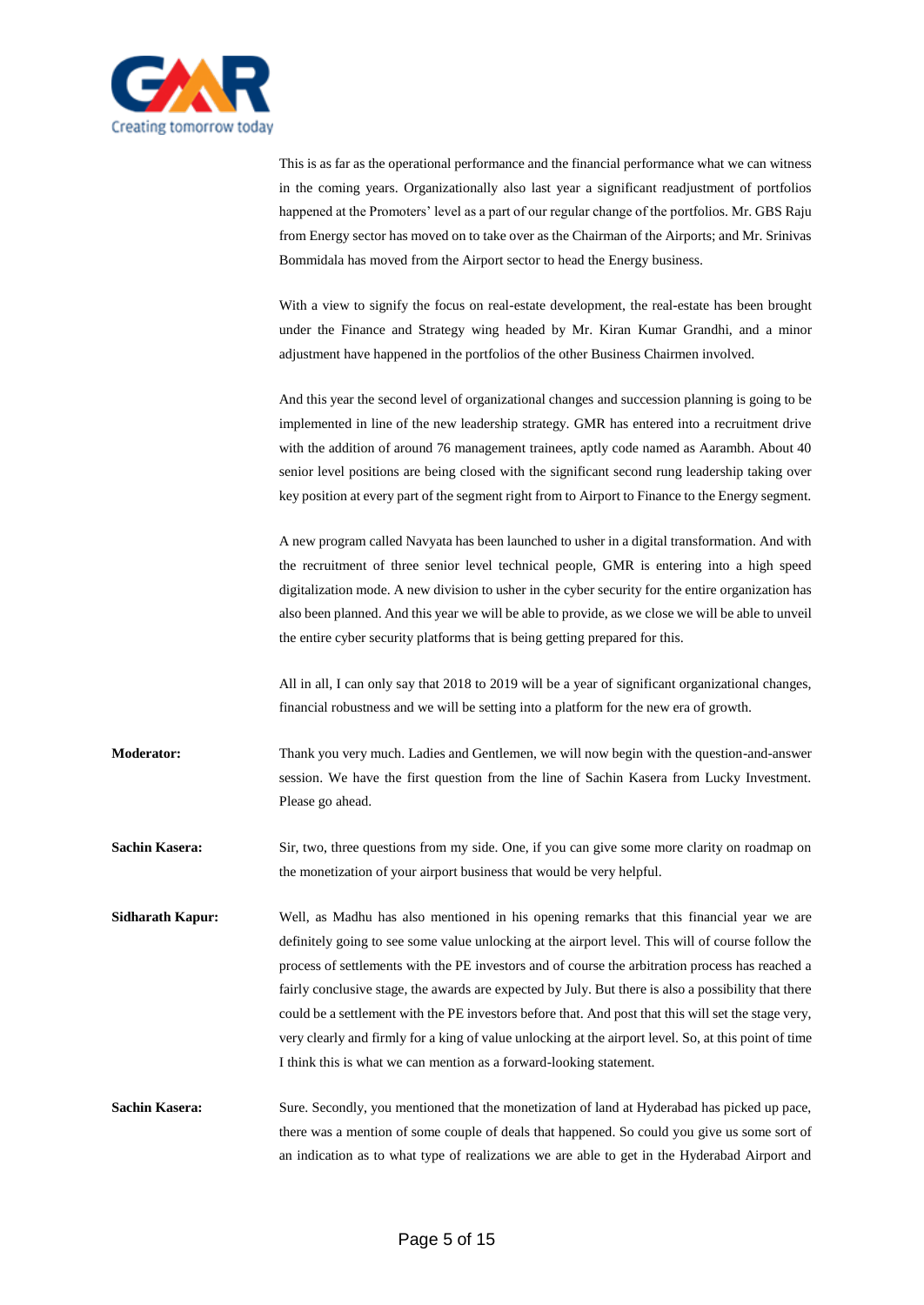

what is the sort of roadmap we see for the next two years in terms of the monetization of land at Hyderabad as well as Delhi?

- **Rajesh Arora:** So, we have done few of the current deals which are in the range of Rs 2 crores/acres. But in the recent past we are seeing further uptick in the land demand. So the deal which CFO just mentioned about we having signed MoU for 120 acre, that is in excess of Rs. 1.6 crores per acre. So, those are the current deals, but we are seeing further uptick in the land value.
- **Sachin Kasera:** And what is the type of monetization we could see, could we look at 100 acres 200 acres in next two years in Hyderabad further?
- **Rajesh Arora:** So, as we said, 120 acres of logistics park is something which we have already signed an MoU with one of the investors. And there are other plans which are on anvil. So we should see a good level of land monetization happening in the next 12 to 18 months.
- **GRK Babu:** When it comes to DIAL, we are planning to have about 17 acres this financial year and to start with airport hotel which is opposite to Terminal 3. And one downstairs hotel and about 10 acres for the development of the offices. So all are in pipeline and some RFQs were already called for the expression of interest and work is in progress.
- **Sachin Kasera:** Sir, just one on this Delhi monetization. There was a mention by the CFO that almost above Rs. 100 crores deal has happened. Our last deal was something like 65 - 66 NPV basis with Bharti, so when you do this 17 acres do you think we will be closer to what has happened on the different deal which is closer to Rs. 200 crores? Or we will be more like Rs. 65 crores - Rs. 70 crores per acre sort of?
- **Sidharath Kapur:** Maybe what we can mention is that what Madhu had mentioned was that the last transaction which has happened outside the airport which is kind of a benchmark for possibility of deals which may occur within the airport. Now of course it will be very difficult to say, once we go into the market we will get to know if it can happen it will be probably better or even around the same value or even less. But I think the benchmark is very clearly available for everybody to see.
- **Sachin Kasera:** And my next question, last question is on the power plant. You mentioned that we are trying to do certain things by which the problem will be solved. Can you explain a little bit more on that?
- **Manojkumar Singh:** For the gas-based power plant, with regard to the Vemagiri power plant we are trying and right now working on securing the gas part of it. We are working with the local gas providers and we are trying and seeing that we can secure either an APM gas or we can get some deep water gas. So we are working towards that and we hope that the plant can see some operations in the coming days.
- **Madhu Terdal:** Just to add to what Manoj has told, there will be two strategies, one is the short-term strategy and other is the long-term strategy. Long-term strategy will be there when the new gas finds will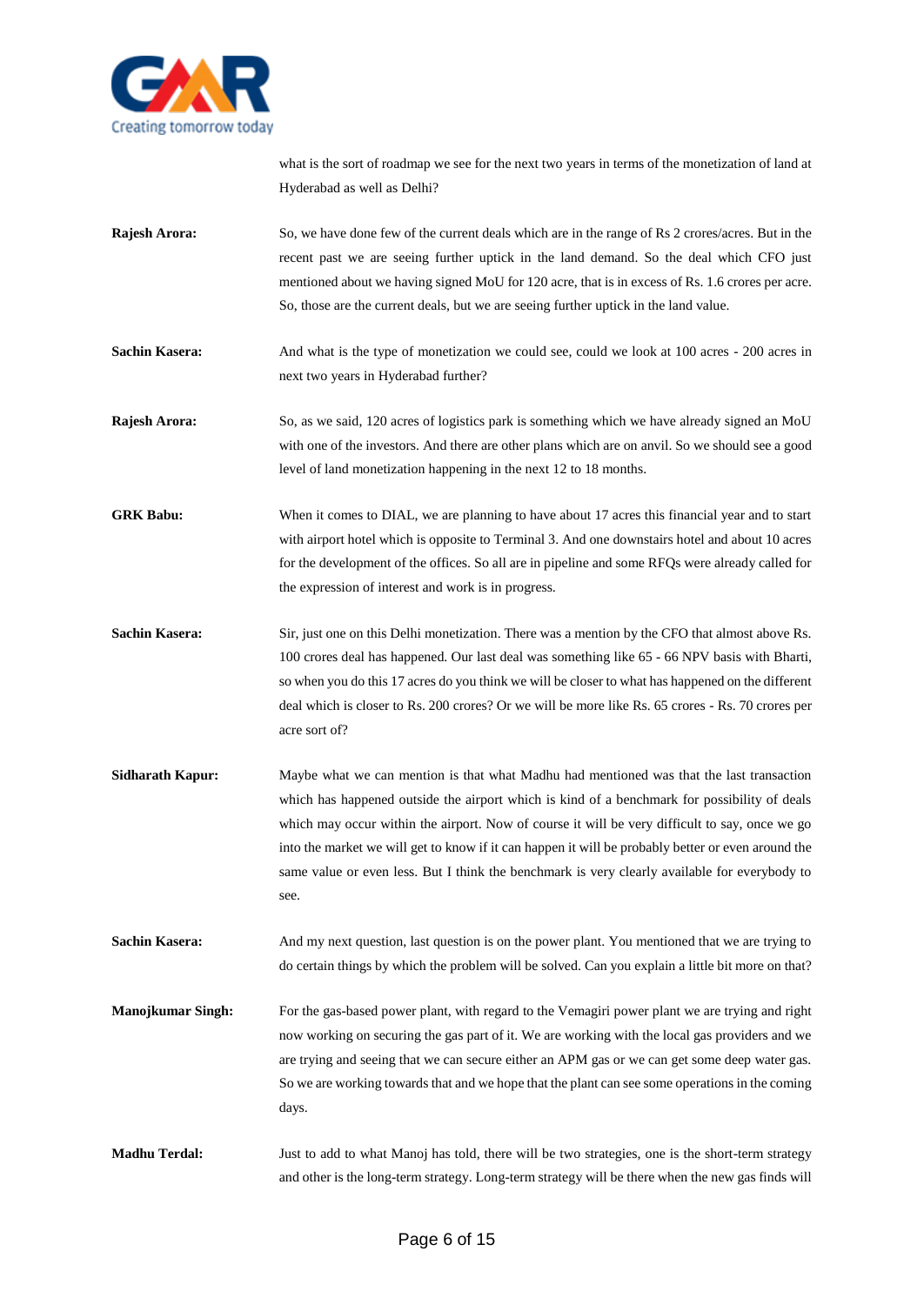

start producing gas from the year 2021 from both ONGC as well as Reliance clusters. As a shortterm strategy we have identified couple of sources where it should help Vemagiri to reach around 25% to 40% PLF levels. I think you will see certain amount of significant progress during the next one quarter. As far as Rajahmundry, the other gas plant, I have always explained to you, we have already submitted a resolution plan and I think when we go on-air next quarter perhaps we should be able to tell something definite on that. But we will reach a conclusive point before August 31 which is the deadline given by the Reserve Bank of India.

**Moderator:** Thank you. We have the next question from the line of Ashish Shah from IDFC Securities. Please go ahead.

- **Ashish Shah:** Sir, just a couple of questions. So, in case of Warora and Kamalanga we did mention that we have got some arrears also. So, anything which has come in Q4? Because just by looking at numbers someone gets an impression that there could be some arrears which might have come in Q4, so just clarifying that, sir.
- **Manojkumar Singh:** For Warora and Kamalanga in Q4, primarily in the month of March, we have got in terms of Warora certain CIL as well as this coal pass through orders from CERC. So for the TANGEDCO we have got the coal pass through and for the CIL part of it we have got order for TANGEDCO. And also when we talk about it we have also recognized, I mean given that when we have got an order for the coal pass through for the TANGEDCO, we have also recognized the revenue on account of the coal pass through for the DNH as well as for Maharashtra. And in terms of when we talk about Kamalanga, we have got an order for coal pass through, though we were having coal pass through, a clarity has been come on account of the GRIDCO as well as for Haryana on the proportionate allocation of the coal pass through. At the same time, we have also recognized the coal pass through for Bihar which was factored in FY19. That is the reason there is a positive impact which has come in the Q4.
- **Ashish Shah:** Sir, could you clarify how much is the impact in each Warora and Kamalanga for the year as well as in Q4, please?
- **Manojkumar Singh:** When the order has come, I mean total of Rs. 92 crores of CIL which has been reflected for the Warora plant. And the coal pass through which has been got reflected is Rs. 111 crores. In terms of Kamalanga, the total revenue, additional revenue which has been recognized for the CIL is Rs. 89 crores. And for the coal pass through total we have recognized is Rs. 265 crores.
- Ashish Shah: And this is in FY18 as a whole or this is in Q4?
- **Manojkumar Singh:** This is FY18.
- **Madhu Terdal:** All the orders have come in Q4.
- Ashish Shah: And in Kamalanga have we started receiving the supplies under the Shakti scheme, I mean has the coal started coming?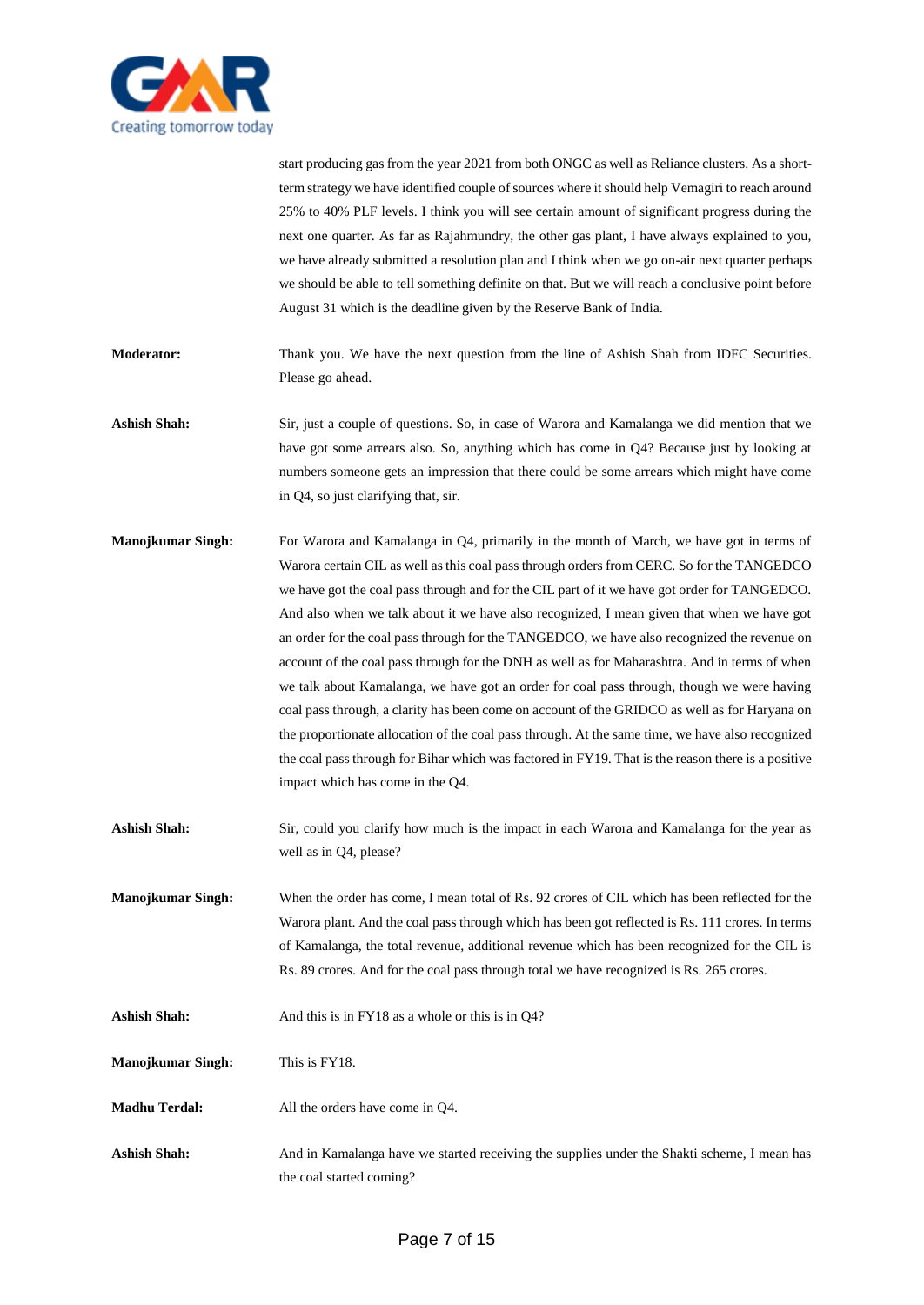

| <b>Manojkumar Singh:</b> | Yes, the coal has been started from March onwards and we started receiving the coal supply<br>under Shakti.                                                                                                                                                                                                                                                                                                                                                                                                                                                                                                                                     |
|--------------------------|-------------------------------------------------------------------------------------------------------------------------------------------------------------------------------------------------------------------------------------------------------------------------------------------------------------------------------------------------------------------------------------------------------------------------------------------------------------------------------------------------------------------------------------------------------------------------------------------------------------------------------------------------|
| <b>Madhu Terdal:</b>     | This has already reflected PLF of 85% as well, we can see that.                                                                                                                                                                                                                                                                                                                                                                                                                                                                                                                                                                                 |
| Moderator:               | Thank you. We have the next question from the line of Hitesh Kumar from Aksa Capital. Please<br>go ahead.                                                                                                                                                                                                                                                                                                                                                                                                                                                                                                                                       |
| <b>Hitesh Kumar:</b>     | A couple of divestments that we had announced about a year back are still pending, one being<br>the Indonesian mine project and also the second being the Kakinada where we have already<br>signed MoU with HPCL and GAIL. So if you could just update if there are any roadblocks to it<br>and are there any uncertainty around this translating into monetization?                                                                                                                                                                                                                                                                            |
| <b>Manojkumar Singh:</b> | So let me just give an update on that part of it. For the PTBSL mine we have signed SPA for<br>divestment of 100% stake. Now as a part of the procedural aspect we are awaiting for the<br>Singapore Stock Exchange approval which is expected at any point of time. Once the Singapore<br>Stock Exchange approval happens then the normal procedural aspect which need to be done in<br>Indonesia in terms of calling for AGMs and other thing, that is going to be there. We are<br>expecting that the entire process in a couple of months' time should get over. And post which<br>we will get the receivables or the equity consideration. |
| <b>Hitesh Kumar:</b>     | And what about Kakinada where again we have already signed an MoU with HPCL but again<br>no traction there?                                                                                                                                                                                                                                                                                                                                                                                                                                                                                                                                     |
| Mohan Rao M:             | In fact, there is substantial progress in HPCL consortium for this unit. In fact the terms of<br>reference upload from environment clearance have come and the water connection and the power<br>connection, all the approvals have come forward and MoUs signed. Only the last phase is that<br>the HPCL consortium are in discussion with the central and state government regarding viability<br>gap funding that is going on. Once that is over I think all the milestones will be crossed for<br>establishing of this unit in Kakinada SEZ.                                                                                                |
| <b>Hitesh Kumar:</b>     | What will be the likely proceeds that we would have from this?                                                                                                                                                                                                                                                                                                                                                                                                                                                                                                                                                                                  |
| Mohan Rao M:             | It is too early to discuss on that, sir. It is for about 2,500 acres land.                                                                                                                                                                                                                                                                                                                                                                                                                                                                                                                                                                      |
| <b>Hitesh Kumar:</b>     | That I understand. But given that there has only been progress that is done on the project, I<br>believe you would have already entered into an agreement with a likely consideration for it?                                                                                                                                                                                                                                                                                                                                                                                                                                                   |
| Mohan Rao M:             | Yes, discussions are still going on. We have given some indicative figures, because it is market<br>finalized so discussions are going on. So, this viability gap funding also all the documents will<br>be finalized.                                                                                                                                                                                                                                                                                                                                                                                                                          |
| <b>Hitesh Kumar:</b>     | Sure. My second question is with regards to the Kamalanga project where already Shakti<br>scheme, as you said, you have already started receiving coal supplies. What would be the likely                                                                                                                                                                                                                                                                                                                                                                                                                                                       |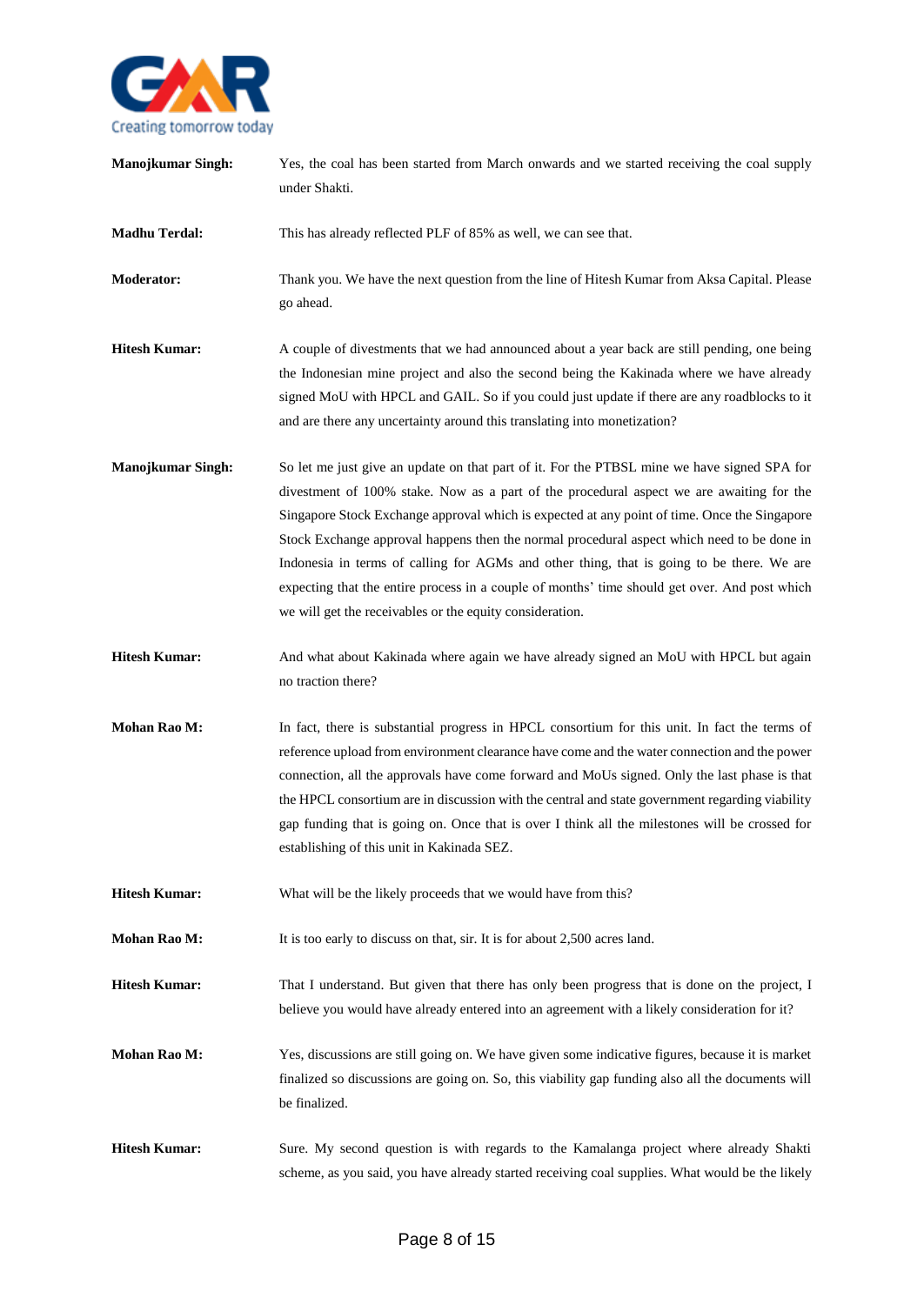

benefit in terms of the cost that you are currently incurring? And post the Shakti scheme what will be the benefit on EBITDA that you can see in the Kamalanga project?

- **Manojkumar Singh:** For the detailed analysis we will come back to you, but only just to let you know about it that by virtue of the Shakti coal the only benefit or cost which we have to provide is the 3 paisa reduction in the tariff on account of the coal which we are getting. So apart from that I do not think there will be any impact which can happen on the EBITDA part of it. But yes, in terms of the realization of the coal which last time we were having only firm linkage of the 500 megawatt, now at least we will be going to have an 80% to 85% of the coal linkage in place which will improve the EBITDA from the operation itself.
- **Hitesh Kumar:** In terms of coal procurement cost that remains the same, is it, what it was earlier?

**Manojkumar Singh:** That is correct, there is no change in the coal procurement cost, except only to give discount of 3 paisa on the coal with what we procure, and we supply the power.

**Moderator:** Thank you. We have the next question from the line of Rohit Natrajan from Antique Stock Broking. Please go ahead.

- **Rohit Natrajan:** Sir, I just had a question on the consultation paper that has come up, which says the tariff as per BAC plus 10%, it means that the target revenue for this FY19 should be somewhere around Rs. 1000-odd crores. My question is that is it inclusive of this TDSAT ruling, because I do not see the effect of RSD and high ROE and are we expecting all those rolling to be effective from the third control period onwards?
- **GRK Babu:** Yes, as far as BAC is concerned it talks about only FY19, it does not take into consideration the TDSAT order. The TDSAT order effect will be given only for the third control period.
- **Rohit Natrajan:** And when do you expect that consultation paper to be out because...
- **GRK Babu:** That should be out by December 2018.
- **Rohit Natrajan:** So can we safely assume that the aero revenues could probably move to Rs. 3,000-odd crores from DIAL, gross aero revenues I am talking about?
- **GRK Babu:** Gross aero revenue depends upon our tariff application which we would do around the third quarter and we will not be able to guess right now, but it will be more than BAC.
- **Moderator:** Thank you. We have the next question from the line of Charanjeet Singh from B&K Securities. Please go ahead.
- **Charanjeet Singh:** Sir, actually if you can help us understand what is the corporate level debt right now and based on the asset monetization which we have planned in case there are some delays how we see this corporate level debt going forward by end of FY19?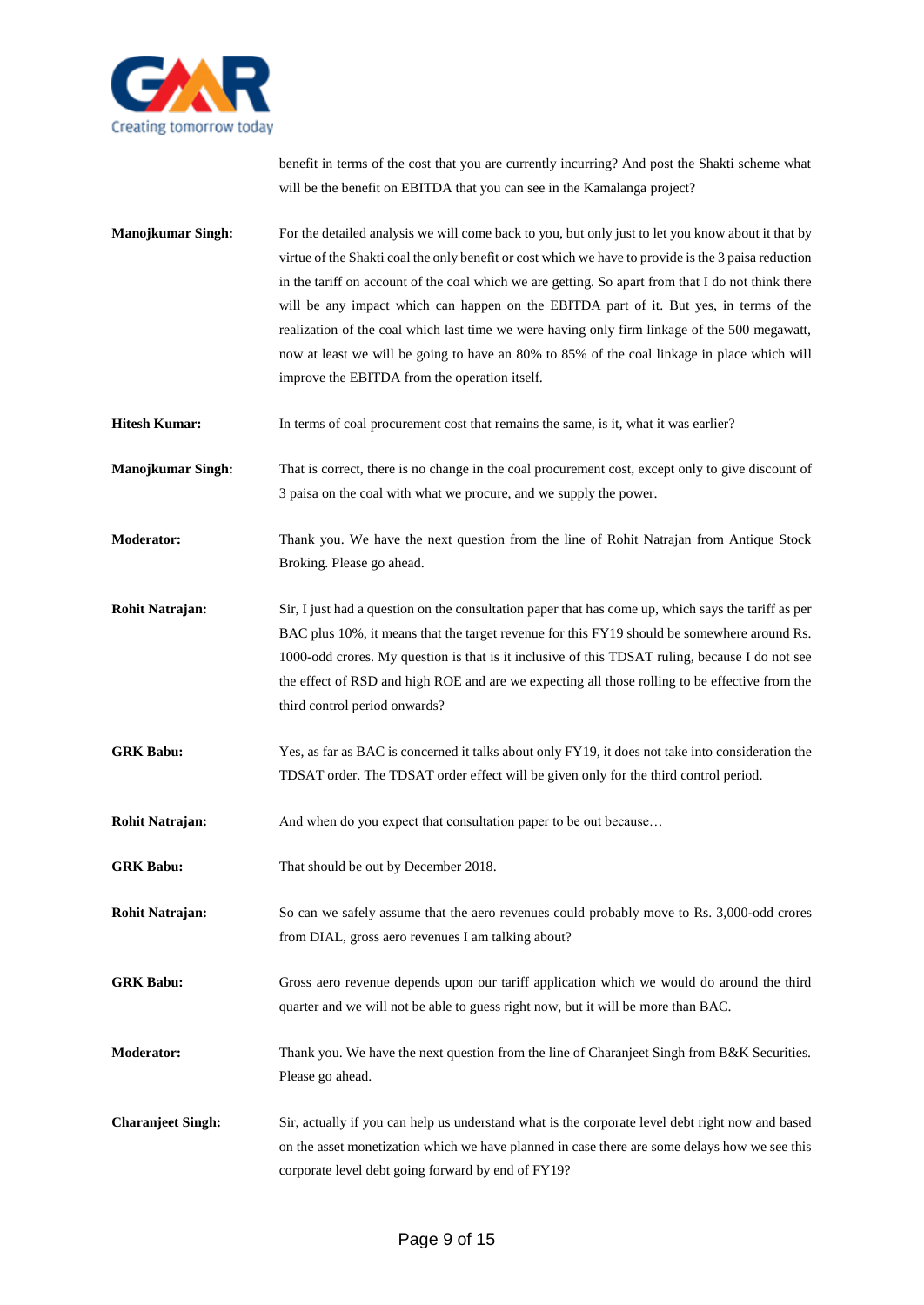

- Govindarajulu T: Debt remains at almost Rs. 4,600 crores which was the level in March 2017. And the debt servicing for current year will be approximately around Rs. 600 crores which we are planning through asset monetization; if that gets delayed, we will go for fresh loans or some kind of reschedulement from one or two institutions which we are already discussing with.
- **Charanjeet Singh:** And sir on the road asset side, if you can just help us understand, if I look at we making EBITDA of around Rs. 284 crores annually and there is a huge amount of interest expense to that. So, going forward in FY19 we have planned for monetization of all these road assets also, in case that is also not happening or delaying so what is the outlook in terms of the loss which can occur in FY19 in the road assets?
- **Mohan Rao M:** The main reason for this slight drop in the EBITDA is the provision for major maintenance expenses of some of the assets. And the reason for increase in interest cost is that we have made some borrowings to repay certain loans as a group entity. So these are the main reasons for this drop in the EBITDA and also increase in expenses.
- **Charanjeet Singh:** So sir, how do you see going forward in FY19 what kind of outlook we might have on the EBITDA side and interest cost in the road asset?
- **Mohan Rao M:** Yes, FY19 will be very, very good for the highways project because most of our claims went to arbitration where we have to get from NHAI and other entity. So you are aware that arbitration is very positive in deliberations as our claims are very substantial. So we are expecting positive judgement and will get the claims in the coming financial year. It is very good for the highway projects for the financial year, because of mainly getting the claims.
- **Charanjeet Singh:** And sir you have also highlighted in the call previous regarding the special investment zone sales and there is a viability gap funding which is being asked by the state government. So what amount is that, what do you think like this can happen for this project to then go forward in terms of the asset sale?
- **Mohan Rao M:** This is regarding Kakinada SEZ project, you are asking about HPCL and GAIL?

**Charanjeet Singh:** Yes.

**Mohan Rao M:** See, this viability gap funding, they are taking some consultant advise (HPCL and GAIL) and the government is also taking some consultants advise in this. So the discussions are happening on the viability gap funding. So at this point of time we can say what is happening, but how much amount exactly is not yet finalized. So unless they come to finalization we are not aware fully and we are not in a position to mention also. But only what I can say is that viability gap funding discussions are going on at, and once they decide everything will finalized because the team has come to the Kakinada SEZ more than three times with lot of experts and they have studied that, they have finalized, and state government has come forward to support 400KV unit and whatever water sanitation is required for this is being provided and all the written commitments are there. So only viability funding, at that time that is waiting for some time.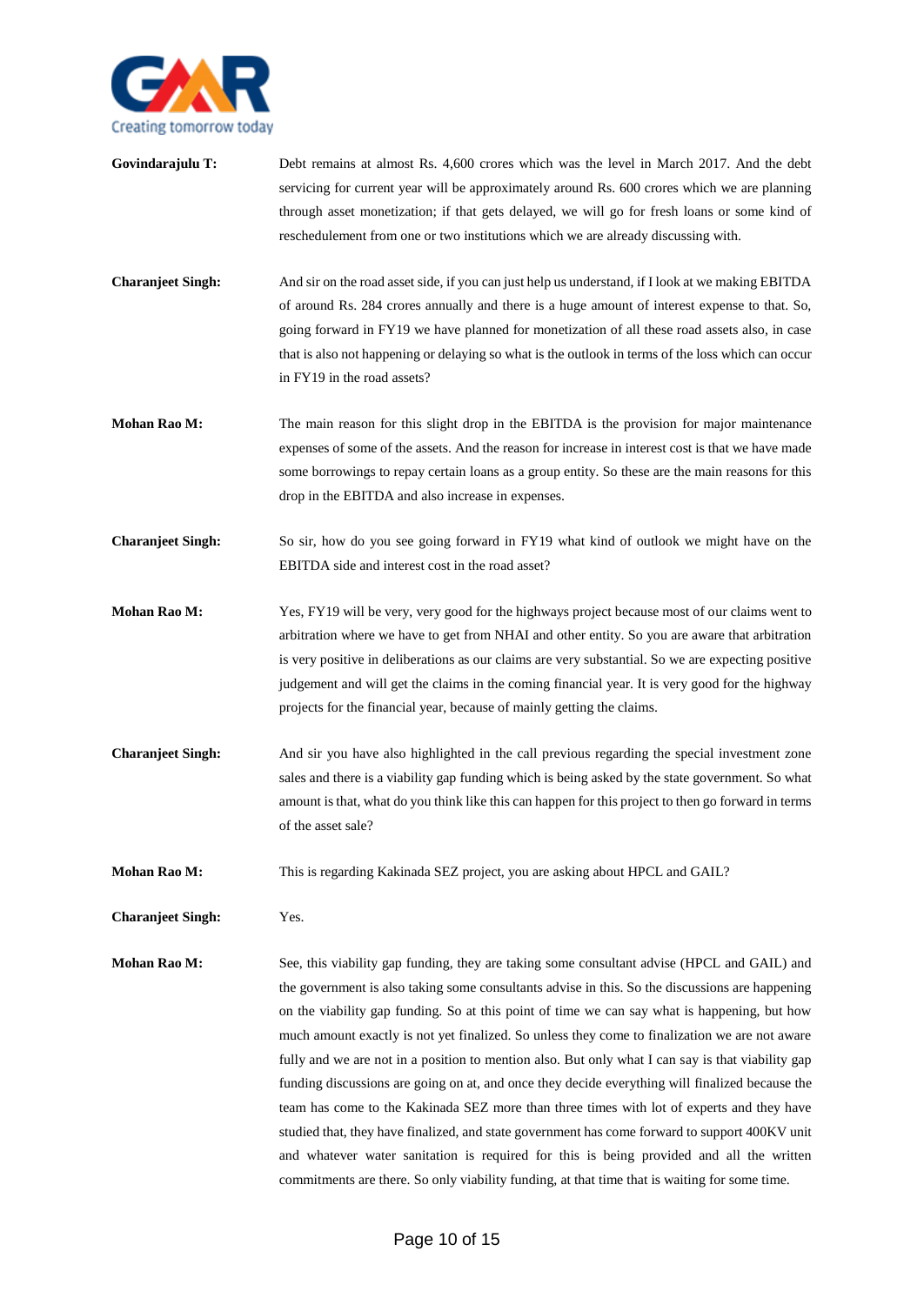

- **Charanjeet Singh:** And sir the last question from my side is on the SIPCOT this 800 acres which is to be acquired in Phase 3 and Phase 4, what is the progress on that and are there any environmental clearance issues in the SIPCOT if you can just give us some update on that?
- **Mohan Rao M:** For the development of the industrial park they are looking into our land and they found that it is very, very suitable. So they are giving some offers to take this land to develop that industrial park. Actually, they have come out with notification for approximately 200 acres of land. What we have said that an extent of almost 800 acres may fall within their boundary for which notifications and all will come in due course. So once this notification is out now they are in discussion with the government for issue of the Government Order once they finalize the price, the price is being discussed at those levels internally. So once that is done then Government Order will come out and they will take 200 acres in Phase 1 and balance 400 acres we expect by March they should be able to get in Phase 2. And another 200 acres we expect next year we should be able to monetize.
- **Moderator:** Thank you. We have the next question from the line of Pavitra Sudhindran from Nomura. Please go ahead.
- **Pavitra Sudhindran:** So, Hyderabad airport you mentioned that you have signed a deal for logistics park for 120 acres. Can you tell us how much security deposit you expect to receive from that and also when you expect to receive it? And secondly in terms of tariff for the second control period, can you tell us where we are in terms of that?
- **Rajesh Arora:** So, the Hyderabad deal is going to be all cash up front. And as I mentioned earlier, the value realization is going to be Rs. 1.6 crores per acre. So here we are not getting into this concept of security deposit, it is all the present value of lease rental all cash up front.
- **Sidharath Kapur:** On the DIAL tariff, let me take that. I think this question was raised earlier and I think Babu has responded to it. But let me at the pain of repetition mention that the tariff of course has already been set by the regulator for the second control period and there has been a drop in the tariff. The third control period tariffs will be affected from April 1st, 2019, for which we will be filing our submissions before the regulator in the next couple of months and hopefully we will get the consultation paper out. And subsequent to that the order from the regulators before the start of the third control period which is from April 1st, 2019. Now the TDSAT order has brought in certain positive outcomes, first one is that TDSAT has very clearly mentioned that the refundable security deposits which were raised earlier and used for financing the aeronautical RAB would need to carry some returns. The terms have not been specified by the TDSAT and it has actually referred the matter back to the regulator to fix an appropriate number for return on the security deposit. So that determination will be done as part of the exercise for fixation of tariffs for the third control period. And it is important to note that the return on refundable security deposits will be reclassified from the first control period onwards and would be available as a cumulative number to be adjusted in the total target revenue for the third control period. The TDSAT, has also asked the regulator to do a more scientific exercise on cost of equity which is also expected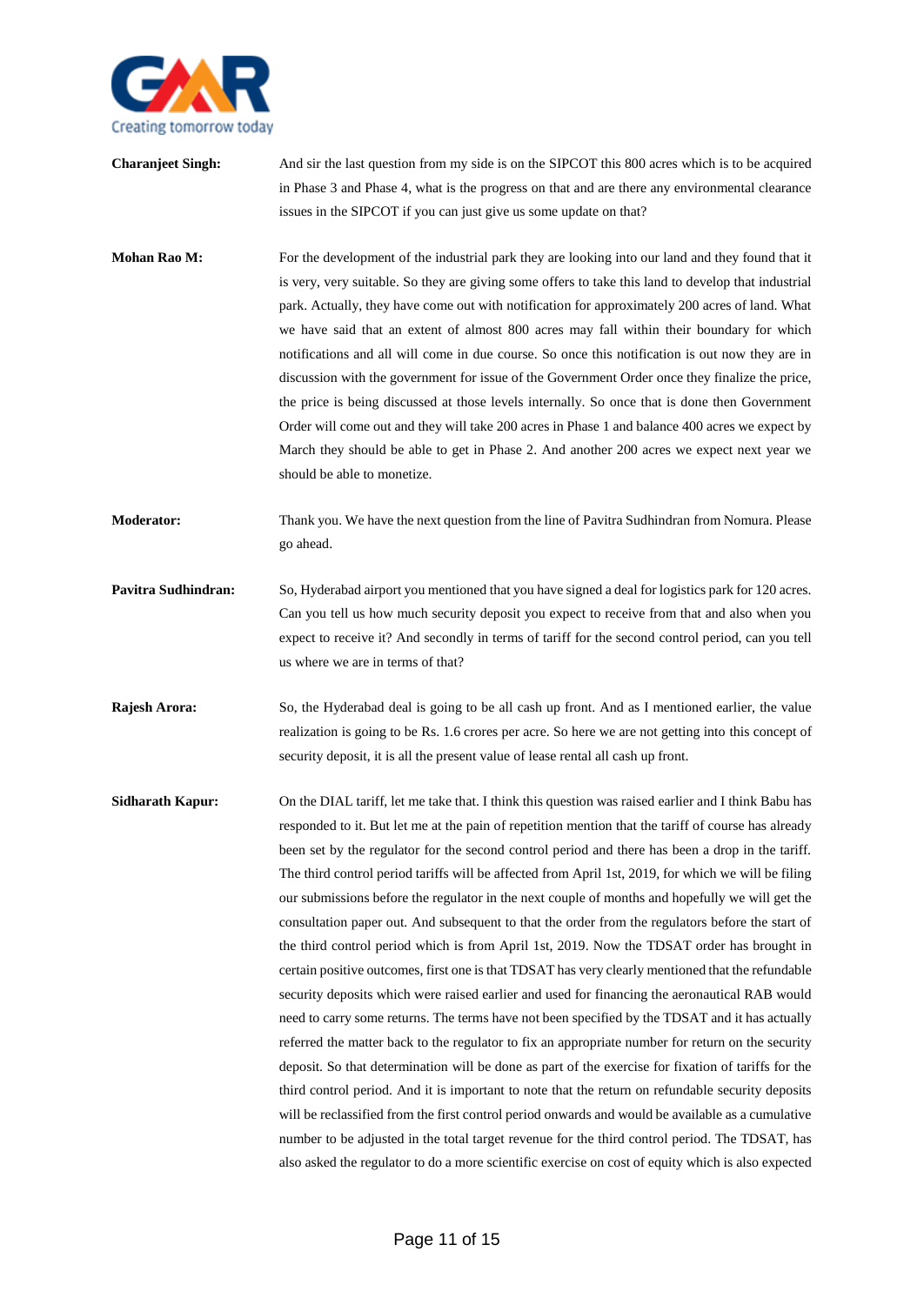

hopefully to lead to some positive outcome. But that also will be reflected in the tariffs of the third control period. The consultation paper which is out, I think it is very critical from our perspective, it sets a very clear benchmark that the tariffs of Delhi Airport cannot fall below a certain number in line with the provisions of the consultation agreement. So on a long-term basis I think it is principle with this consultation paper and the expected order from the regulators, post this consultation paper. It sets a very clear long-term principle of a certain base aeronautical revenue for Delhi Airport. And that is more critical, especially where there is the variability in aeronautical charges due to over recovery or under recovery.

**Pavitra Sudhindran:** And can you also talk about for Hyderabad Airport for tariff for the second control periods?

**Sidharath Kapur:** So, the tariff for the second control period, the regulator has of course come out with a consultation paper. But because there is a high court order staying it, it has not been implemented. Of course, we are expecting that the current tariffs will continue at least for the current financial year. And that of course, the numbers are very clear, the quarterly revenues are very clear and based on that you can make your own assessment of the aeronautical revenue for the remaining part of the year.

- **Moderator:** Thank you. We have the next question from the line of Ashish Shah from IDFC Securities. Please go ahead.
- **Ashish Shah:** By when do we expect the CAPEX to commence in DIAL as well as in Hyderabad?

**GRK Babu:** As far as DIAL is concerned, we are planning to start the CAPEX from January 2019. We have started pre-clearances as well as the preconstruction works we have already started, demolitions and all those things. But full work is expected to start from January 2019.

- **Rajesh Arora:** For Hyderabad Airport the work has already started, and we expect to complete our plan of doubling the capacity in next three years' time.
- **Ashish Shah:** Sir, any critical clearances which are remaining for both these airports or all of that is through now?

GRK Babu: No, as far as DIAL is concerned the expected cost of construction has already been submitted to AERA. So AERA has already appointed Kitco as their consultants who have examined our estimate and we are likely to get clearance from them shortly. Basing on the clearance done we will go ahead with the construction.

- Ashish Shah: But there is nothing in terms of any environment clearance or anything?
- **GRK Babu:** They are all completed, both for Delhi and Hyderabad.
- **Ashish Shah:** Have we commissioned the new terminal in Cebu is that done already?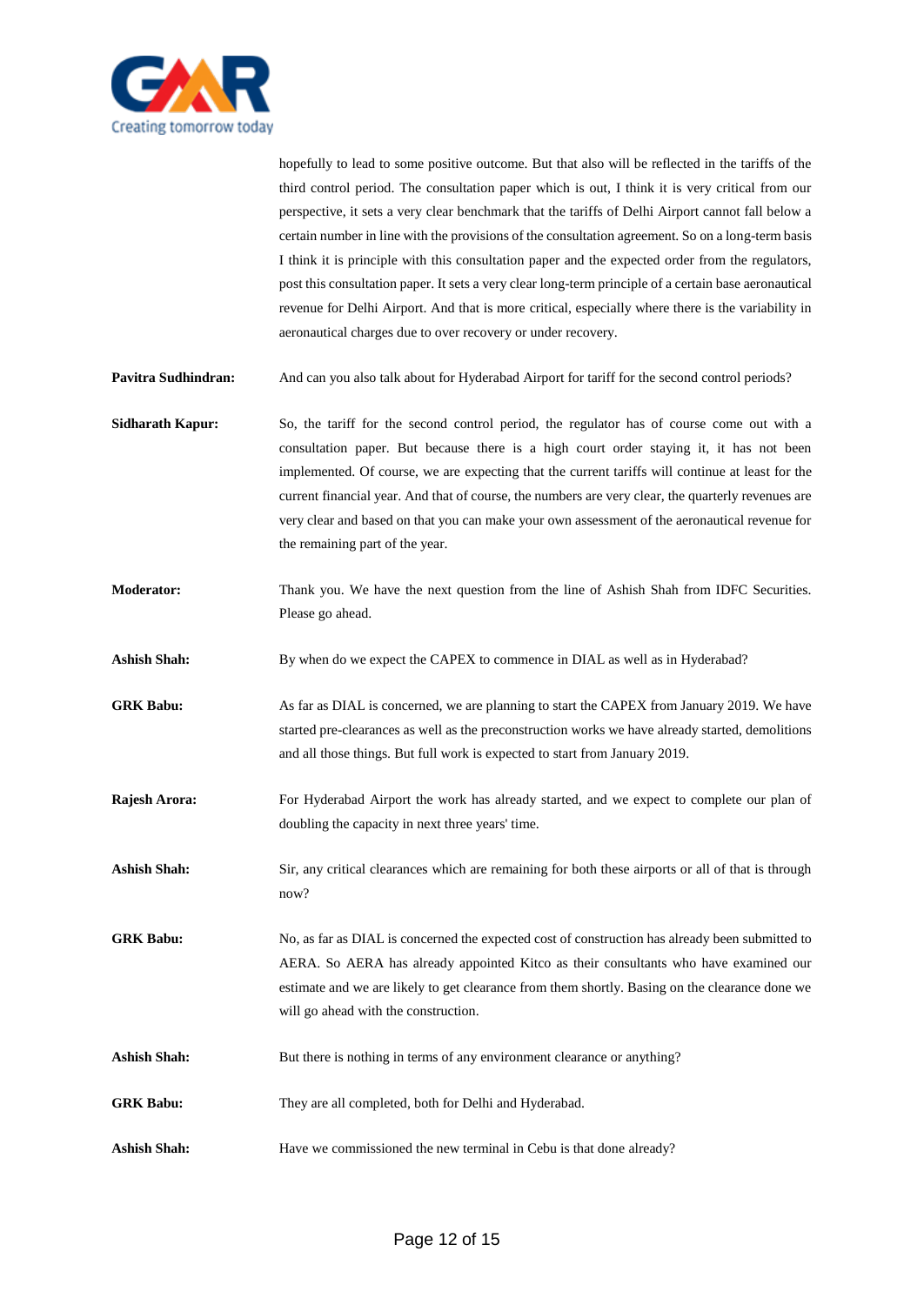

| <b>Madhu Terdal:</b>     | New terminal in Cebu is getting commissioned on 7th of June. So it is ready and it is getting<br>inaugurated by the President of Philippines on 7th of June.                                                                                                                                                                                                                                                                                                                                       |
|--------------------------|----------------------------------------------------------------------------------------------------------------------------------------------------------------------------------------------------------------------------------------------------------------------------------------------------------------------------------------------------------------------------------------------------------------------------------------------------------------------------------------------------|
| <b>Ashish Shah:</b>      | Sir lastly, when do we expect the monetization of the balance highways, balance road projects?                                                                                                                                                                                                                                                                                                                                                                                                     |
| Mohan Rao M:             | The balance two highway projects, some of them are in advance stage, I am not in a position to<br>disclose the name, probably we are expecting them to complete in current financial year.                                                                                                                                                                                                                                                                                                         |
| Moderator:               | Thank you. We have the next question from the line of Sachin Kasera from Lucky Investment.<br>Please go ahead.                                                                                                                                                                                                                                                                                                                                                                                     |
| <b>Sachin Kasera:</b>    | Sir, one question on the Cebu airport, if I understand it right it is directly owned by the parent<br>and it is not part of the GMR Airport Holding Company?                                                                                                                                                                                                                                                                                                                                       |
| <b>Madhu Terdal:</b>     | That is right.                                                                                                                                                                                                                                                                                                                                                                                                                                                                                     |
| <b>Sachin Kasera:</b>    | Since we are looking at monetization of the airport business, is there any plan to restructure and<br>bring that under the GMR airport umbrella?                                                                                                                                                                                                                                                                                                                                                   |
| <b>Sidharath Kapur:</b>  | As and when the plans for value unlocking of the airport business materializes and we are in a<br>position to make public announcements about it, before that of course there is also expected to<br>be transfer of holding from the parent to the GMR Airports. So that is one of the distant<br>possibilities on the call.                                                                                                                                                                       |
| <b>Sachin Kasera:</b>    | And if that happens that will help the corporate debt of the parent to come down if something<br>like that happens, one of the ways we can reduce the corporate debt?                                                                                                                                                                                                                                                                                                                              |
| <b>Sidharath Kapur:</b>  | Yes, you are right.                                                                                                                                                                                                                                                                                                                                                                                                                                                                                |
| <b>Sachin Kasera:</b>    | Sir, second question was on energy, you mentioned that there has been, we are seeking approval<br>from Singapore for the deal to be closed. It has taken some time, so you mentioned by around<br>next 2 to 2.5 months it should happen. So as of now we have fairly good visibility that they<br>should now happen in next 2 - 2.5 months or it is still not very clear?                                                                                                                          |
| <b>Manojkumar Singh:</b> | Yes, so PTBSL as I have stated earlier we are expecting the Singapore Stock Exchange approval<br>which can happen at any point of time, that is what I am saying. And after that there will be<br>certain procedural aspect of calling for the AGMs and other thing which is as per the Indonesian<br>law and those are the procedural aspects which we have to look into it. That will take a month's<br>time. So I am expecting all this thing should get over in two to three months' time max. |
| <b>Sachin Kasera:</b>    | And CFO was mentioning regarding some change in the existing mine strategy, so if you could<br>just elaborate on that.                                                                                                                                                                                                                                                                                                                                                                             |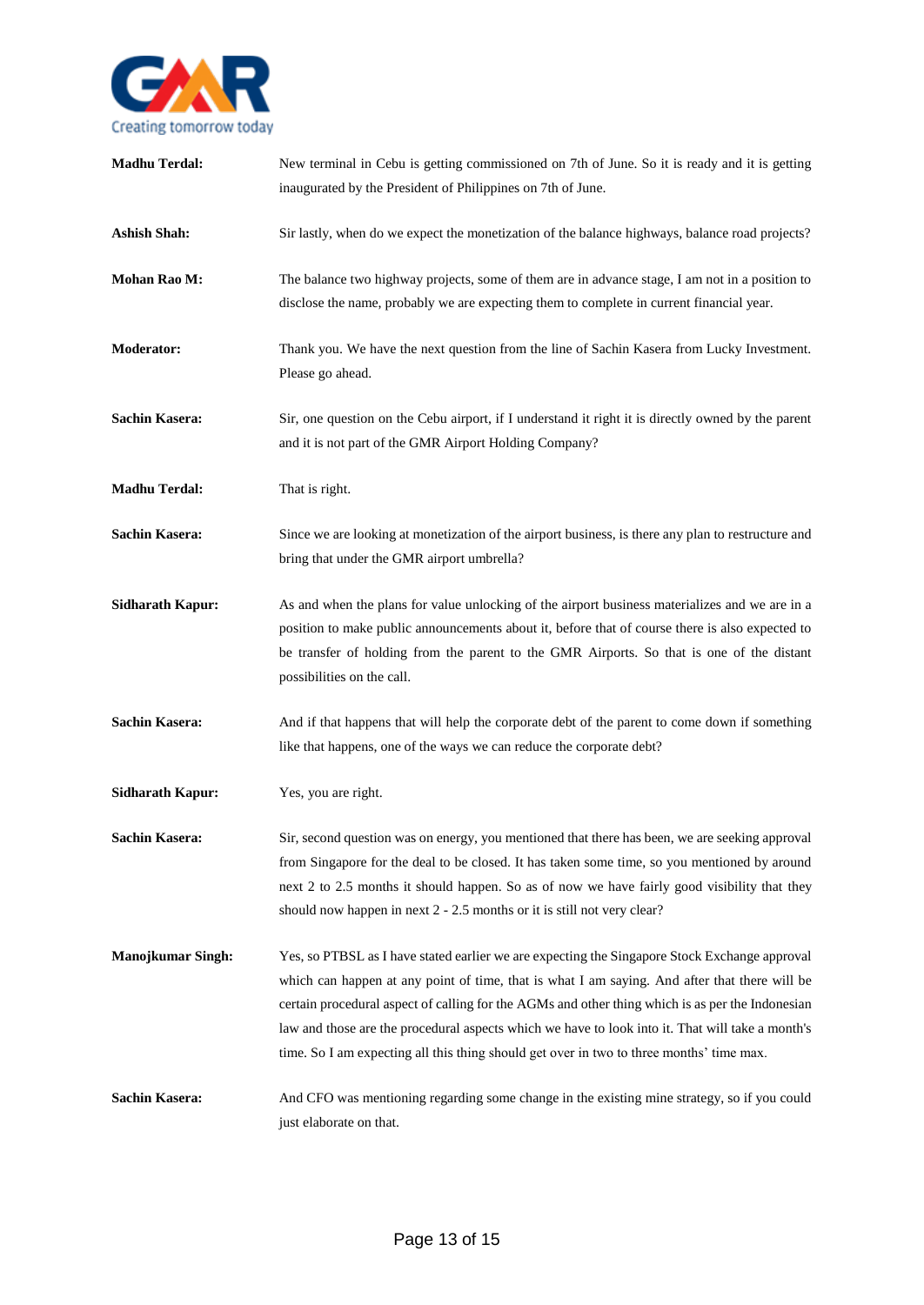

| <b>Madhu Terdal:</b>     | I was talking about the other, i.e. Golden Energy Mining where we have got 30% stake. Because<br>as I mentioned the profitability has gone up by almost three times during the last year, so<br>obviously we will try to continue with the operations and get more and more dividends in the<br>current year. So that is what I was referring to. |
|--------------------------|---------------------------------------------------------------------------------------------------------------------------------------------------------------------------------------------------------------------------------------------------------------------------------------------------------------------------------------------------|
| <b>Sachin Kasera:</b>    | Even we can expect from the profits of FY18 because recently profitability has been good and<br>dividend has been declared by the company.                                                                                                                                                                                                        |
| <b>Madhu Terdal:</b>     | Yes, already we are getting dividends.                                                                                                                                                                                                                                                                                                            |
| <b>Manojkumar Singh:</b> | So close to \$50 million, I can give you the details at the later part of it. But yes, whatever the<br>profitability which comes out of the company, they are endeavoring always 80% of the<br>distributable profit they should declare as a dividend.                                                                                            |
| <b>Sachin Kasera:</b>    | So that should be able to service the debt which we have taken for the investment?                                                                                                                                                                                                                                                                |
| <b>Manojkumar Singh:</b> | Yes. We are doing that way only.                                                                                                                                                                                                                                                                                                                  |
| <b>Sachin Kasera:</b>    | And lastly sir on Goa airport can you give us an update, by when do you expect it to get<br>operational?                                                                                                                                                                                                                                          |
| <b>Sidharath Kapur:</b>  | So, it will take another three years. The work has started the EPC contract has been awarded, it<br>is expected to be ready in three years' time.                                                                                                                                                                                                 |
| <b>Sachin Kasera:</b>    | And will we parallelly start working on the monetization of the land or it will start only once the<br>airport is commissioned?                                                                                                                                                                                                                   |
| <b>Sidharath Kapur:</b>  | After the construction there is no restriction and we will of course explore opportunities for<br>monetization of land in Goa during the construction stage. That is yes a possibility available.                                                                                                                                                 |
| <b>Moderator:</b>        | Thank you. We have the next question from the line of Vipul Shah from Sumangal Investments.<br>Please go ahead.                                                                                                                                                                                                                                   |
| <b>Vipul Shah:</b>       | Sir, would you repeat your comments on recent tariff order? If I understood you correctly,<br>revision will start from 1st April 2019 and it will be retrospective. Is my understanding correct,<br>sir?                                                                                                                                          |
| <b>Sidharath Kapur:</b>  | No, I think let me clarify your question. The third control period will start from 1st April, 2019<br>for Delhi, but the effect of the TDSAT order will be retrospective and will be adjusted during<br>the total target revenue for the third control period which is going to start from 1st April, 2019.                                       |
| <b>Vipul Shah:</b>       | Means whatever revenue which we have lost in these two control periods effectively we will be<br>compensated for that? That is my simple question.                                                                                                                                                                                                |